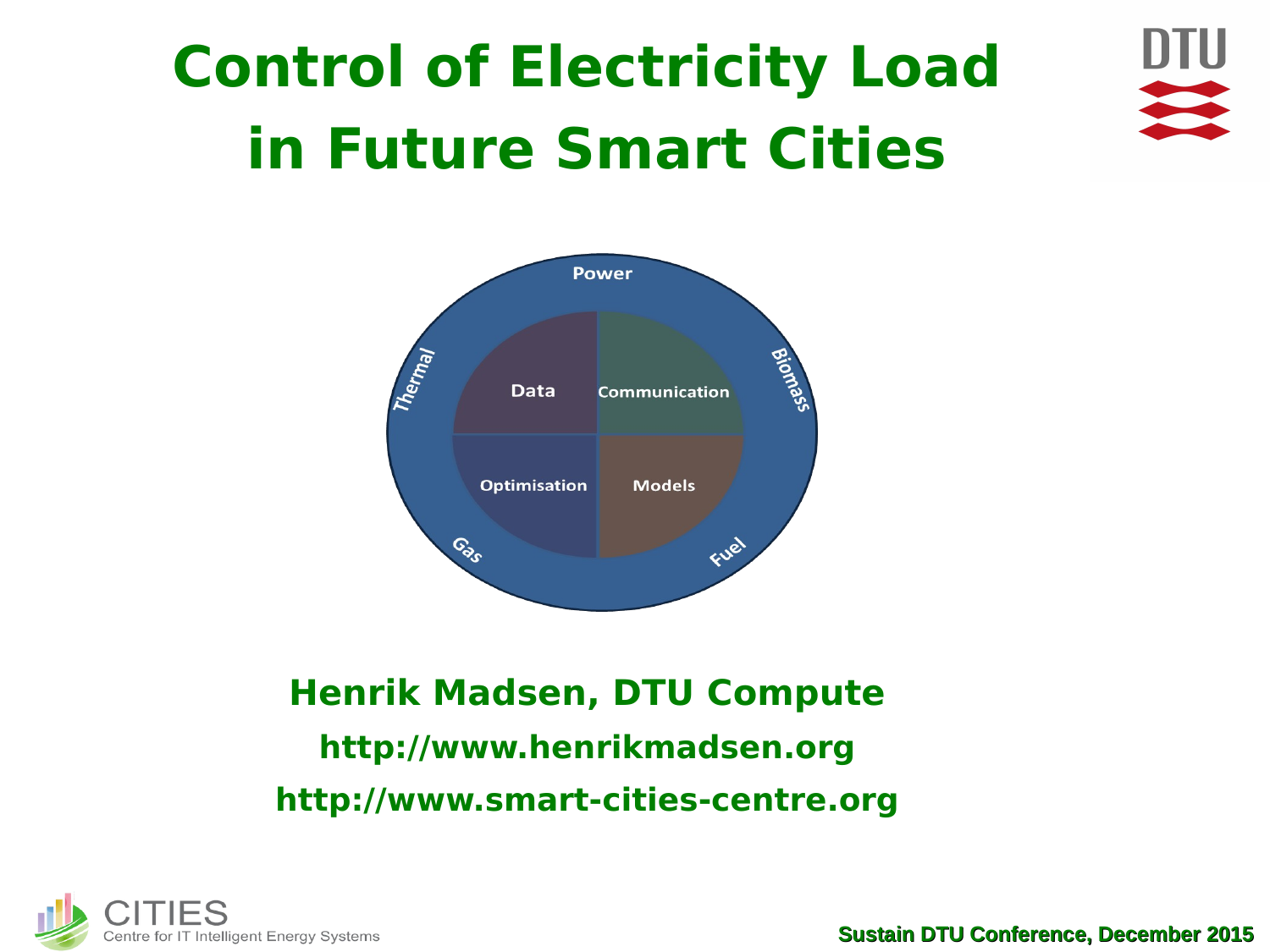

.... balancing of the power system



■ Wind power □ Demand

In 2008 wind power did cover the entire demand of electricity in 200 hours (West DK)



 $\Box$  Wind power  $\Box$  Demand

#### **In 2014 more than 40 pct of electricity load was covered by wind power.**

For several days in 2014 the wind power production was more than 120 pct of the power load.

July 10th, 2015 more than 140 pct of the power load was covered by wind power

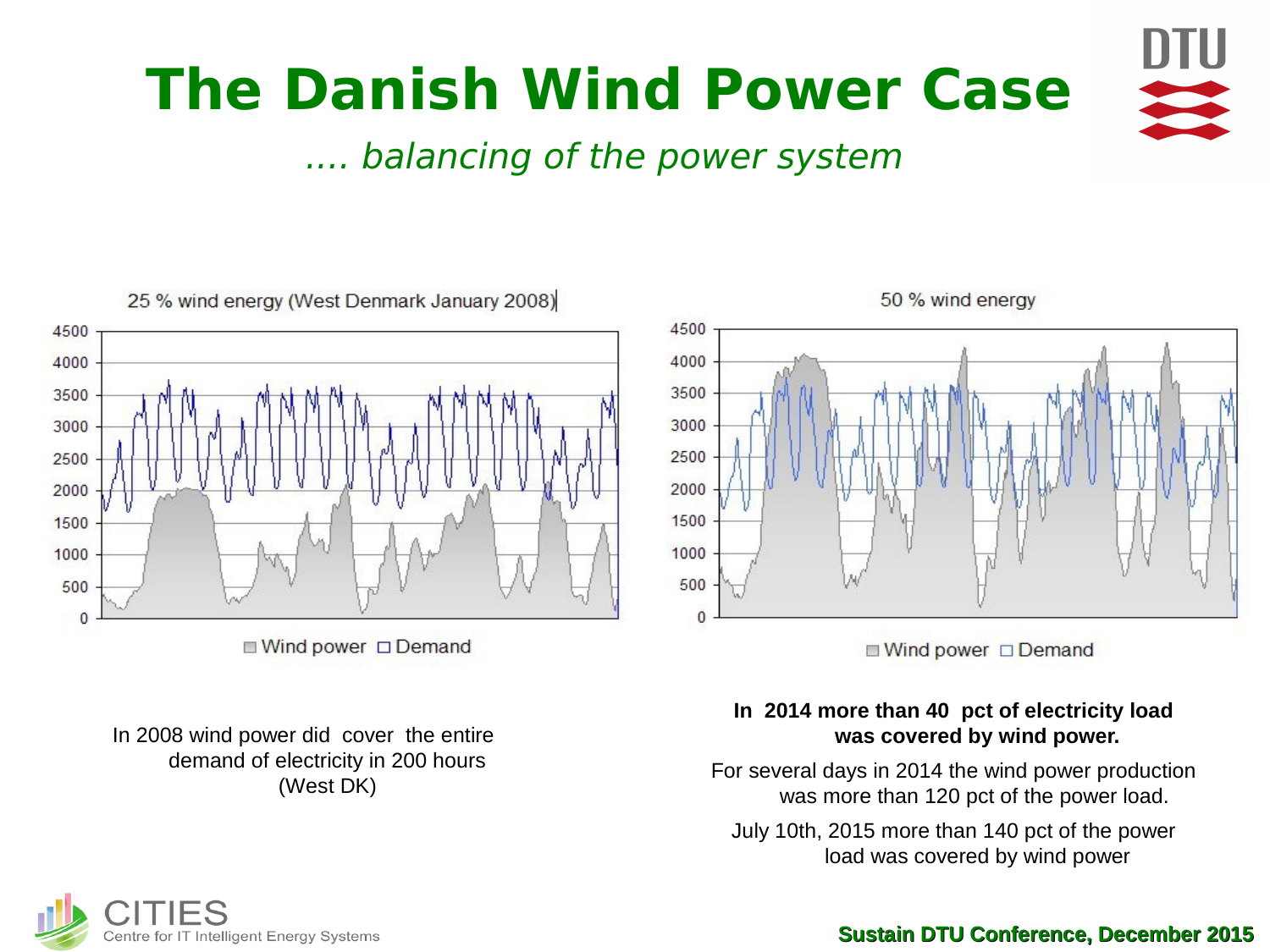# **Intelligent Integration and Cities**



**Cities play an important role** – for several reasons ......

*Center for IT-Intelligent Energy Systems in Cities (CITIES)* is establishing **ICT solutions for design and operation of integrated electrical, thermal, fuel pathways at all scales**.

CITIES is the largest Smart Cities and ESI research project in Denmark – see [http://www.smart-cities-centre.org](http://www.smart-cities-centre.org/) .





**Sustain DTU Conference, December 2015**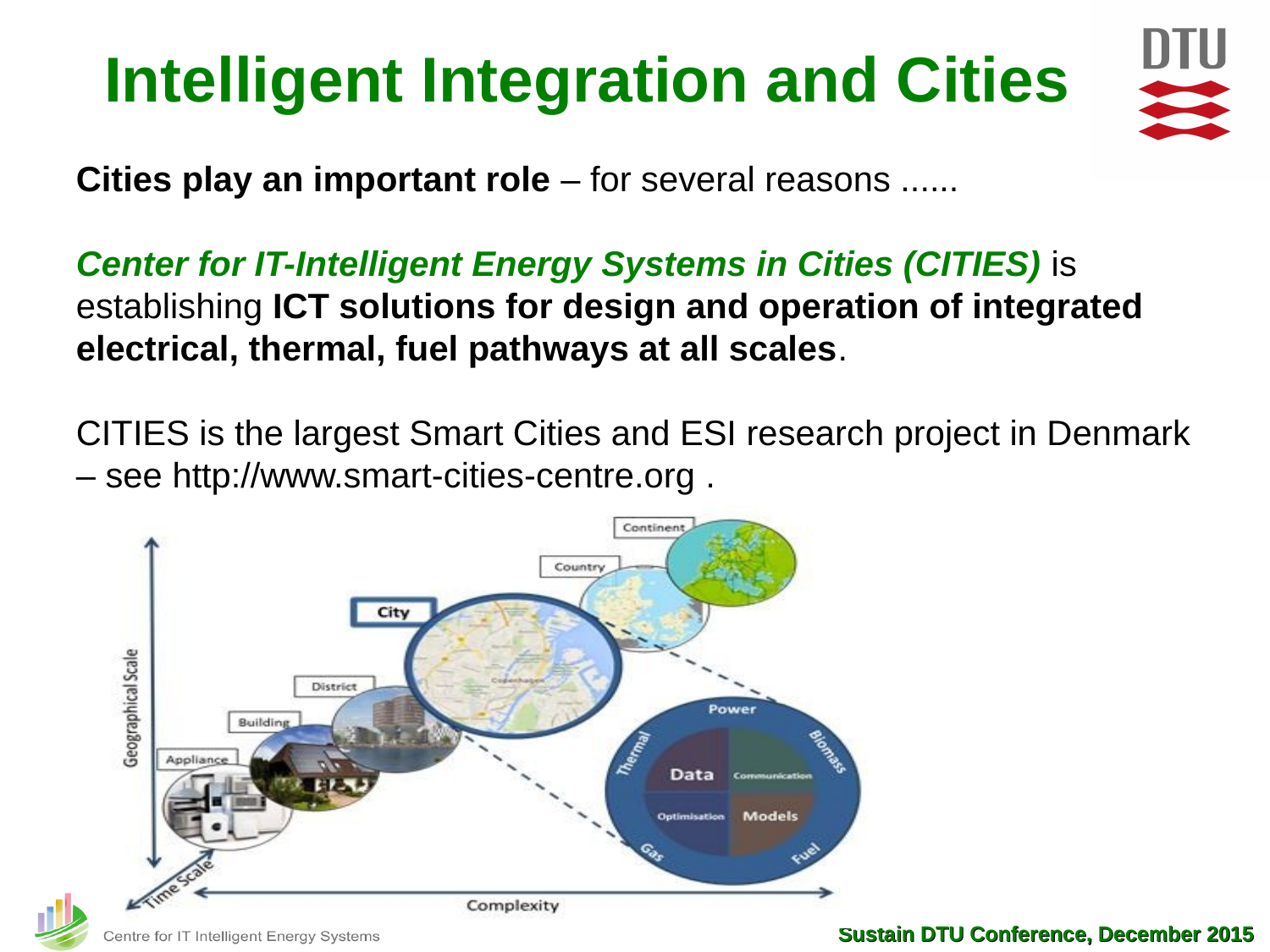# **Future Electric Energy System**



CITIES Centre for IT Intelligent Energy Systems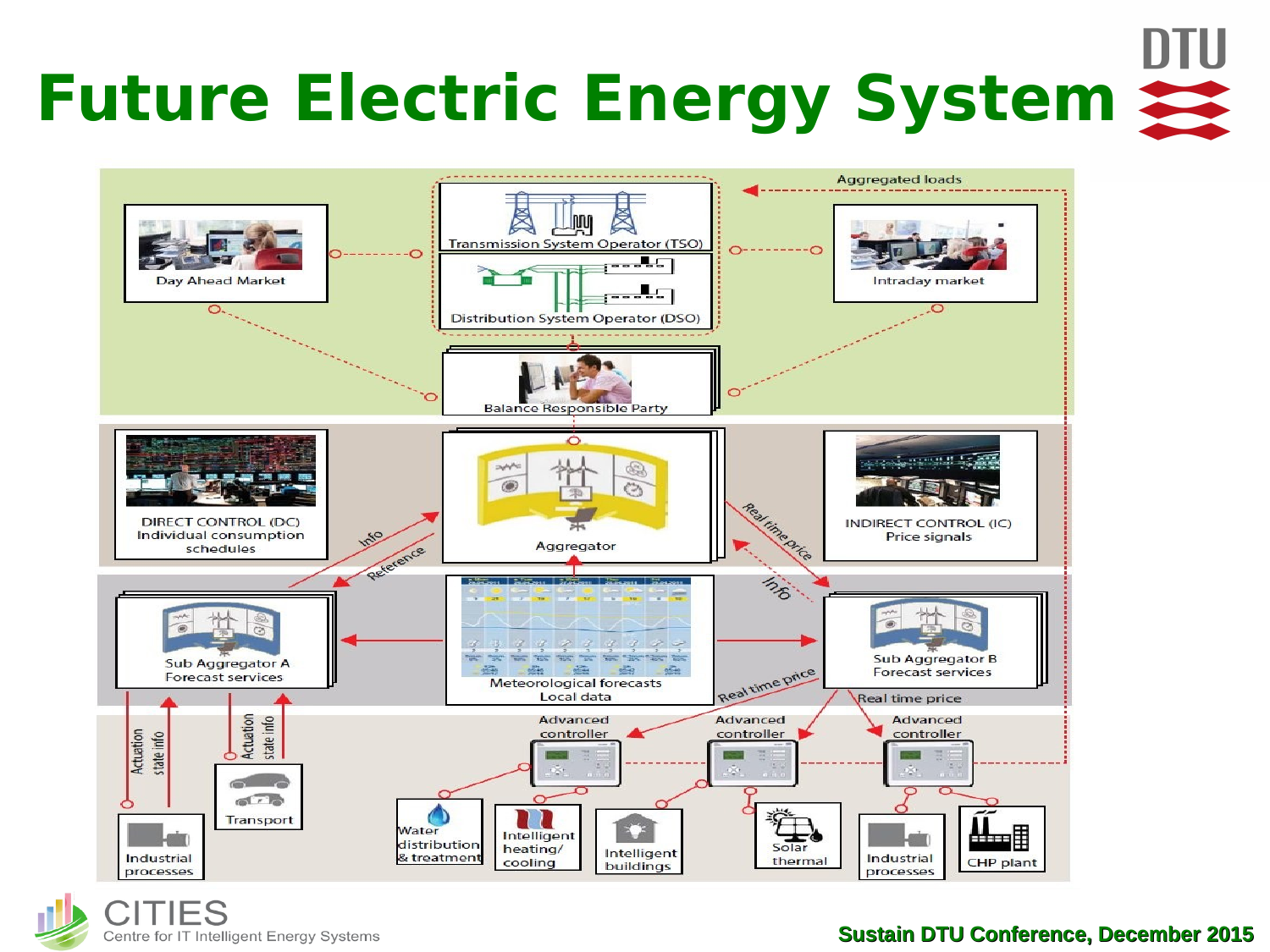# **Control and Optimization**





### **In New Wiley Book: Control of Electric Loads in Future Electric Energy Systems, 2015**

### **Day Ahead:**

Stoch. Programming based on eg. Scenarios

Cost: Related to the market (one or two levels)

## **Direct Control:**

Actuator: **Power**

Two-way communication

Models for DERs are needed

Constraints for the DERs (calls for state est.)

Contracts are complicated

## **Indirect Control:**

Actuator: **Price**

Cost: E-MPC at **low (DER) level**,

One-way communication

Models for DERs are not needed

Simple 'contracts'

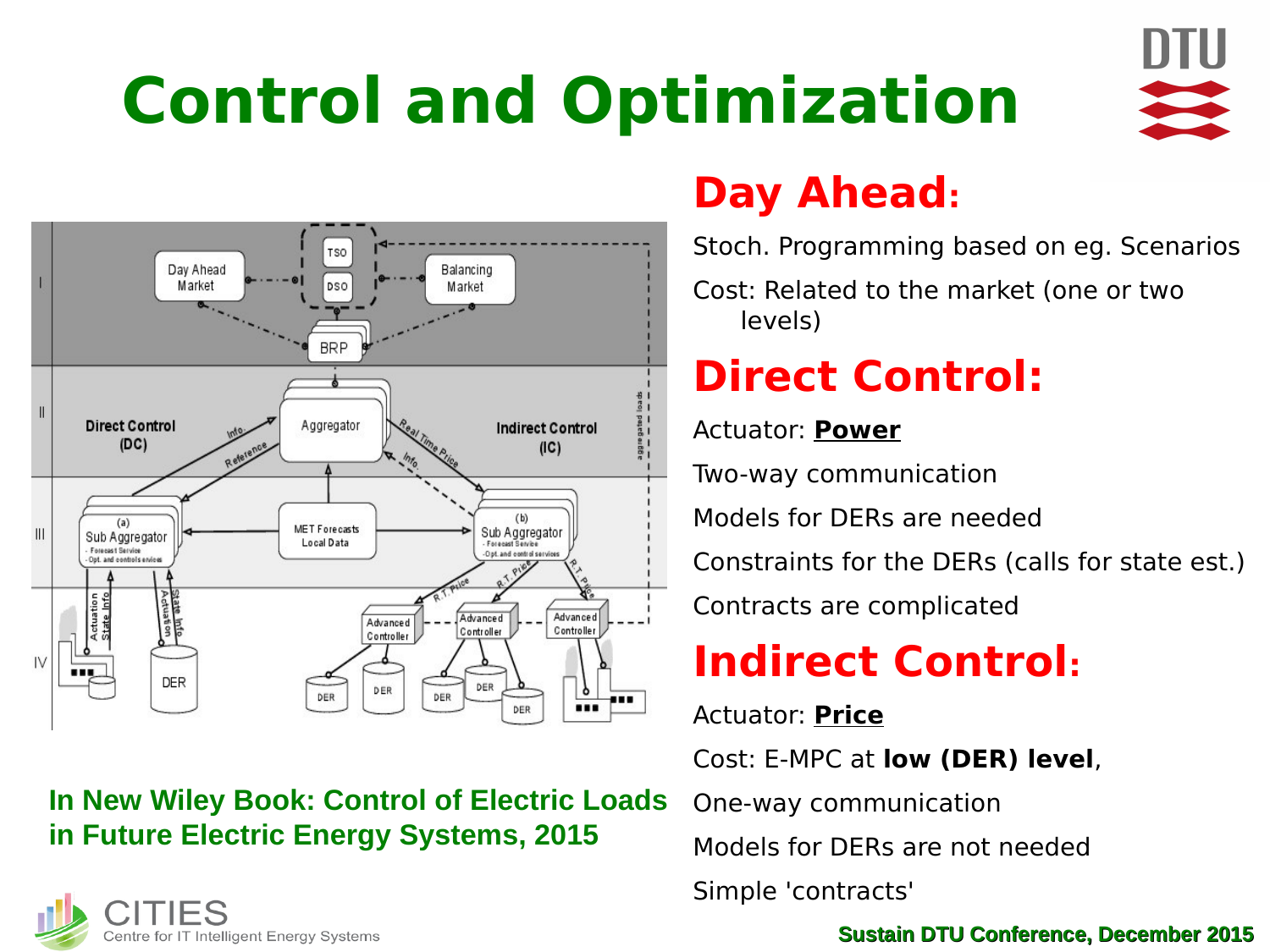# **Virtual Storage by Energy Systems Integration**



**Denmark: 48 pct of power load by renewables (> 100 pct for some days)**

### **(Virtual) storage principles:**

- Buildings (thermal mass) can provide storage up to, say, 5-12 hours ahead
- District heating/cooling systems can provide storage up to 1-3 days ahead
- Gas systems can provide seasonal storage

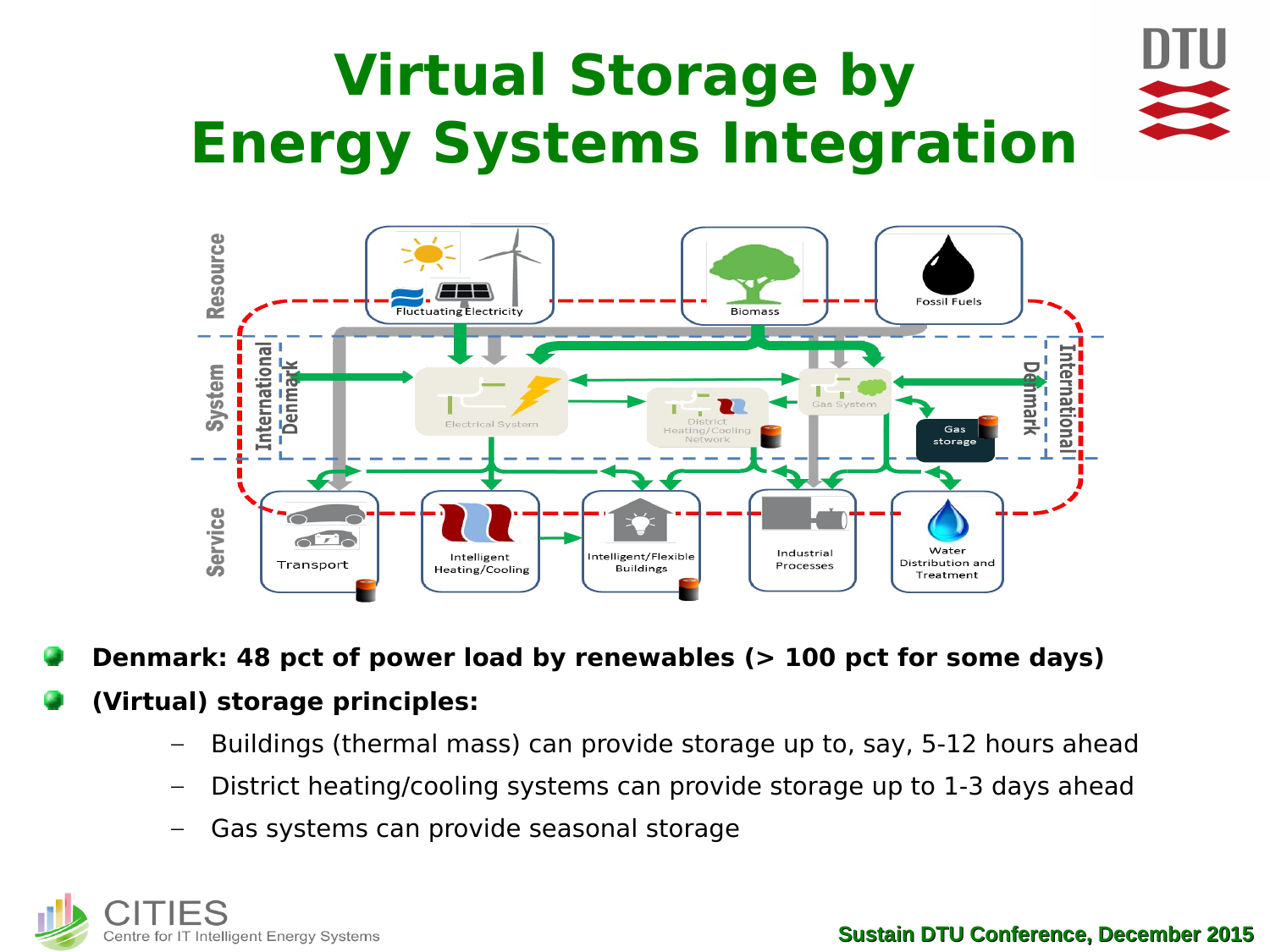

## **Case study**

# **Control of Wastewater Treatment Plants**



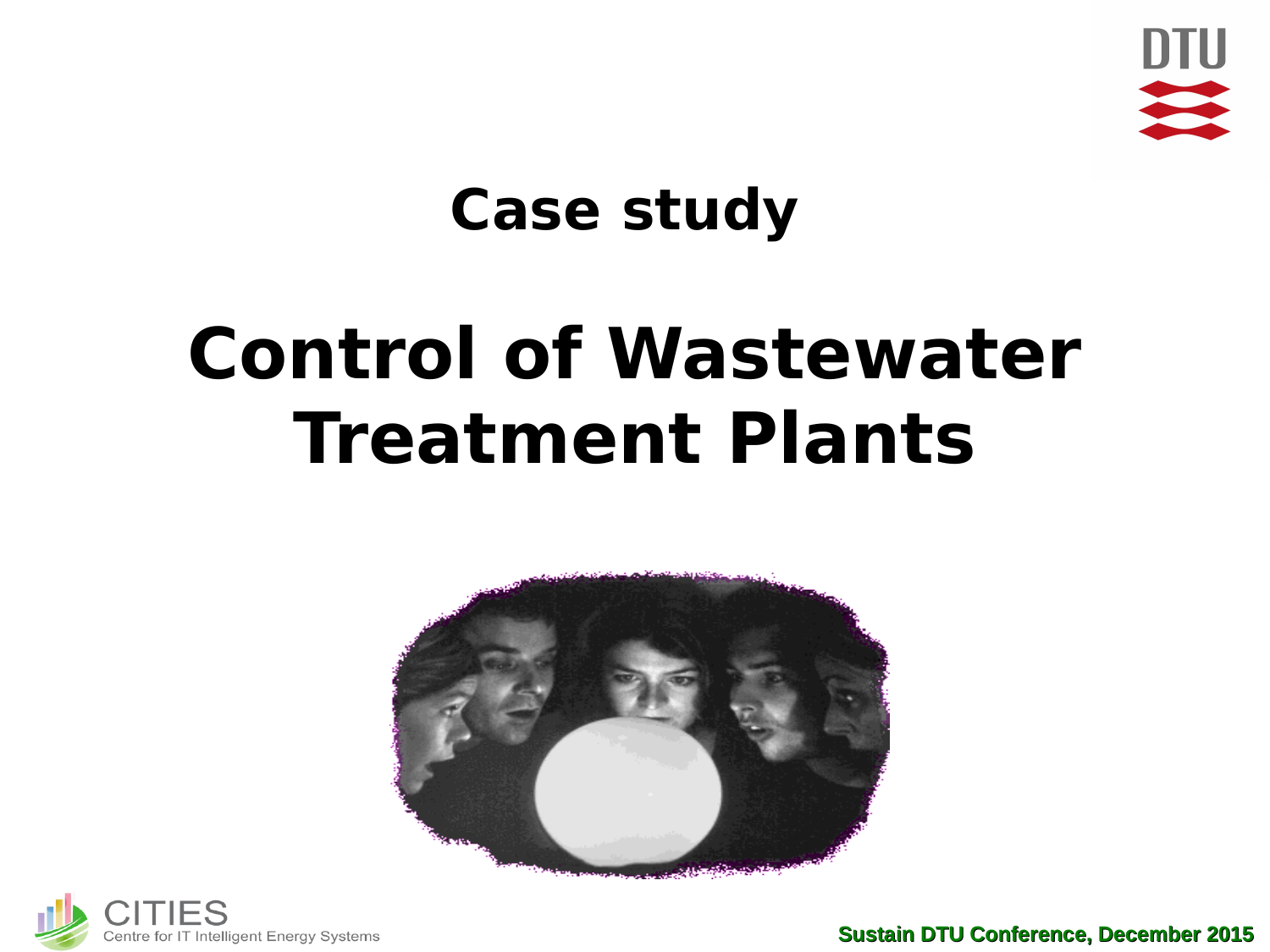



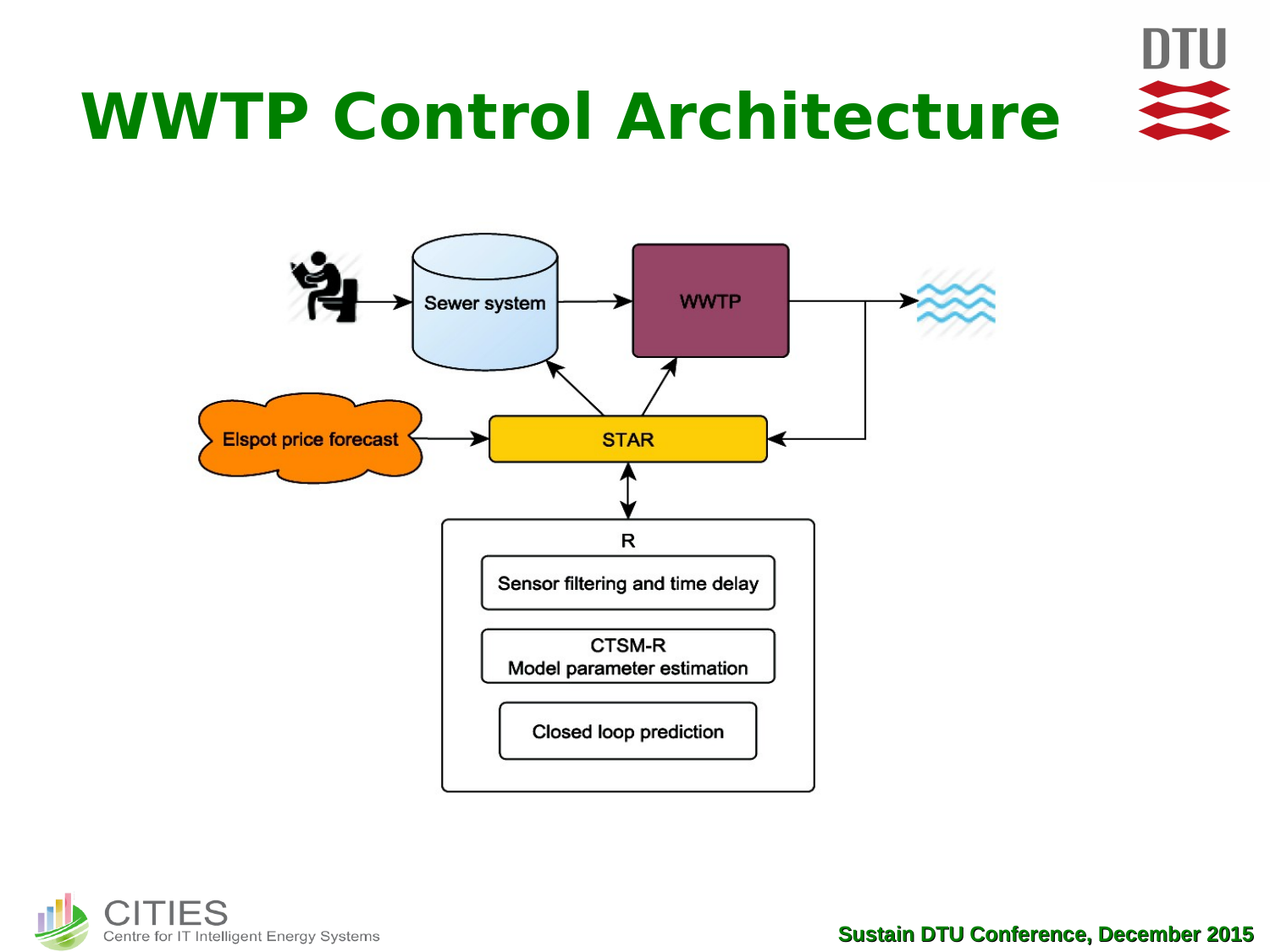

# **International Alliance on Energy Systems Integration**



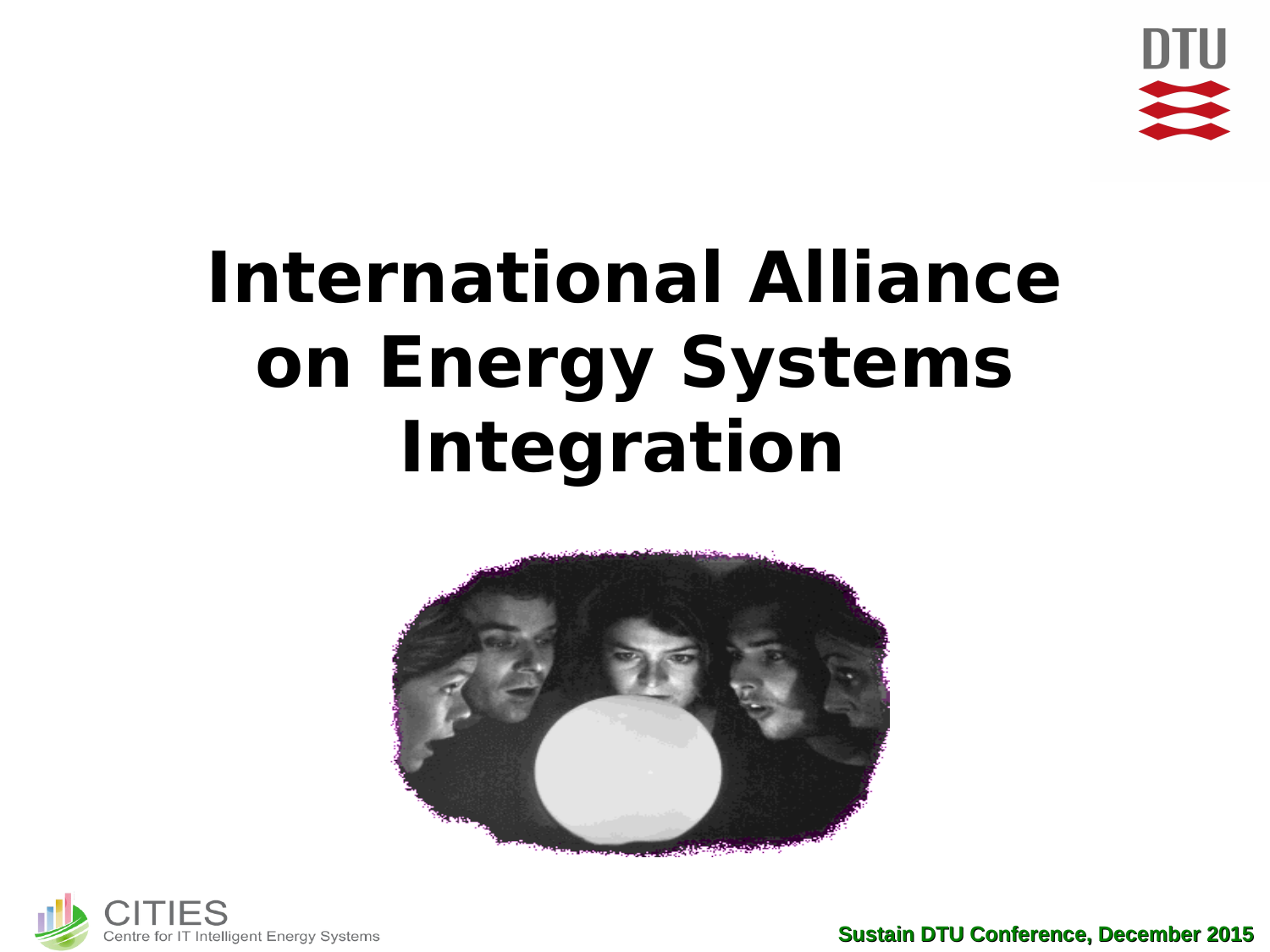

## (UCD, DTU, KU Leuven): **EERA JP on ESI**